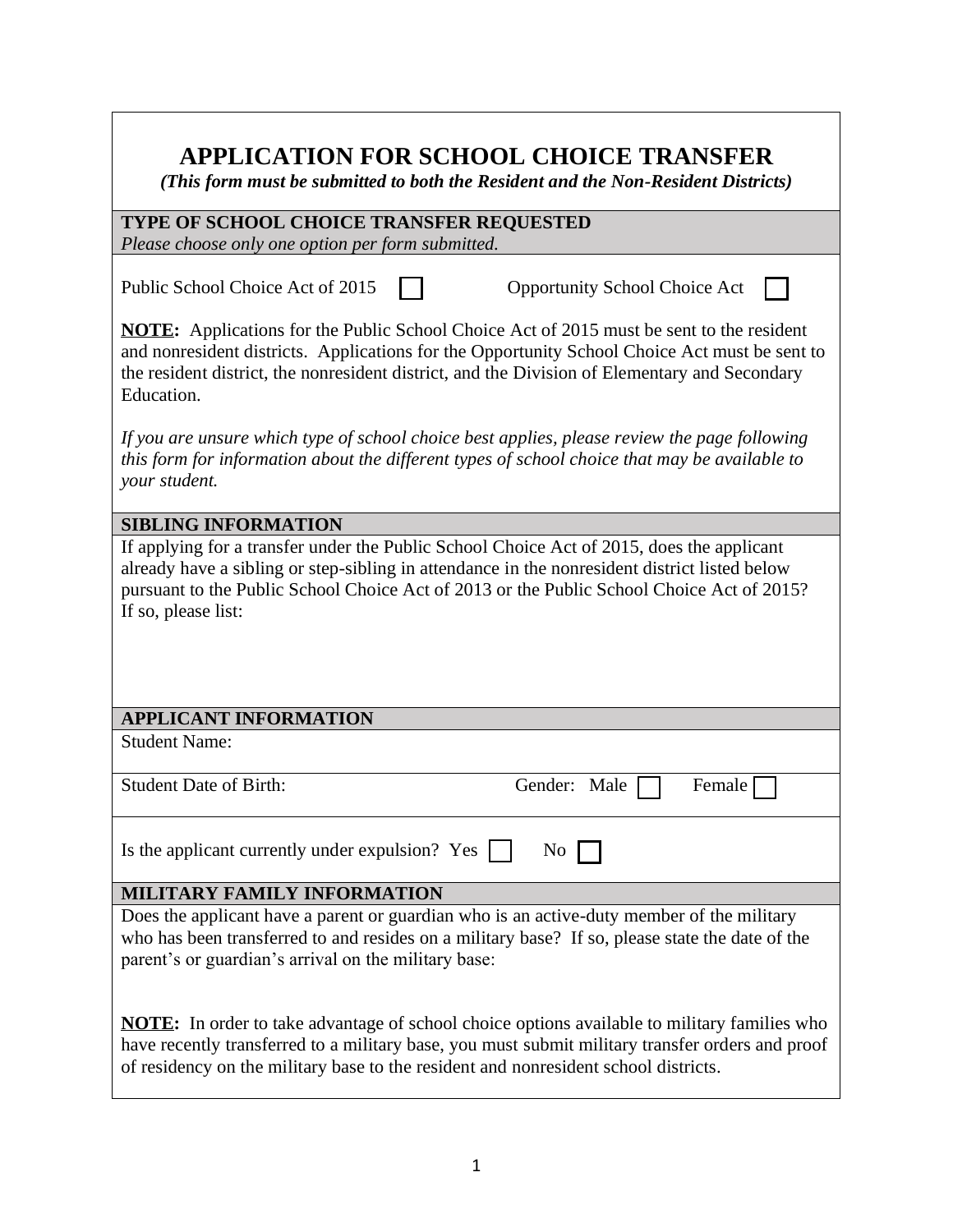| $18-227(f)(2)(B)$ .            |                                                  | <b>RACE OR ETHNIC ORIGIN (CHECK ONE)</b><br>This information is collected for data reporting purposes only, pursuant to Ark. Code Ann. §6- |                     |                                      |  |  |
|--------------------------------|--------------------------------------------------|--------------------------------------------------------------------------------------------------------------------------------------------|---------------------|--------------------------------------|--|--|
| 2 or More Races                |                                                  | Asian                                                                                                                                      |                     | African-American                     |  |  |
| Hispanic                       |                                                  | Native American/<br>Native Alaskan                                                                                                         |                     | Native Hawaiian/<br>Pacific Islander |  |  |
| White                          |                                                  |                                                                                                                                            |                     |                                      |  |  |
|                                |                                                  | RESIDENT SCHOOL AND SCHOOL DISTRICT OF APPLICANT                                                                                           |                     |                                      |  |  |
|                                | District and School Name:<br><b>County Name:</b> |                                                                                                                                            |                     |                                      |  |  |
| Address:                       |                                                  |                                                                                                                                            |                     |                                      |  |  |
| Phone:                         |                                                  |                                                                                                                                            |                     |                                      |  |  |
|                                |                                                  | NONRESIDENT SCHOOL/SCHOOL DISTRICT APPLICANT WISHES TO ATTEND                                                                              |                     |                                      |  |  |
| District and School Name:      |                                                  |                                                                                                                                            | <b>County Name:</b> |                                      |  |  |
| Address:                       |                                                  |                                                                                                                                            |                     |                                      |  |  |
| Phone:                         |                                                  |                                                                                                                                            |                     |                                      |  |  |
| PARENT OR GUARDIAN INFORMATION |                                                  |                                                                                                                                            |                     |                                      |  |  |
| Name:                          |                                                  |                                                                                                                                            | Home Phone:         |                                      |  |  |
| Address:                       |                                                  |                                                                                                                                            | <b>Work Phone:</b>  |                                      |  |  |
| Parent/Guardian Signature      |                                                  |                                                                                                                                            | Date:               |                                      |  |  |
| DISTRICT USE ONLY              |                                                  |                                                                                                                                            |                     |                                      |  |  |
|                                |                                                  |                                                                                                                                            |                     |                                      |  |  |
|                                |                                                  | Date and Time Received by Nonresident District:                                                                                            |                     |                                      |  |  |